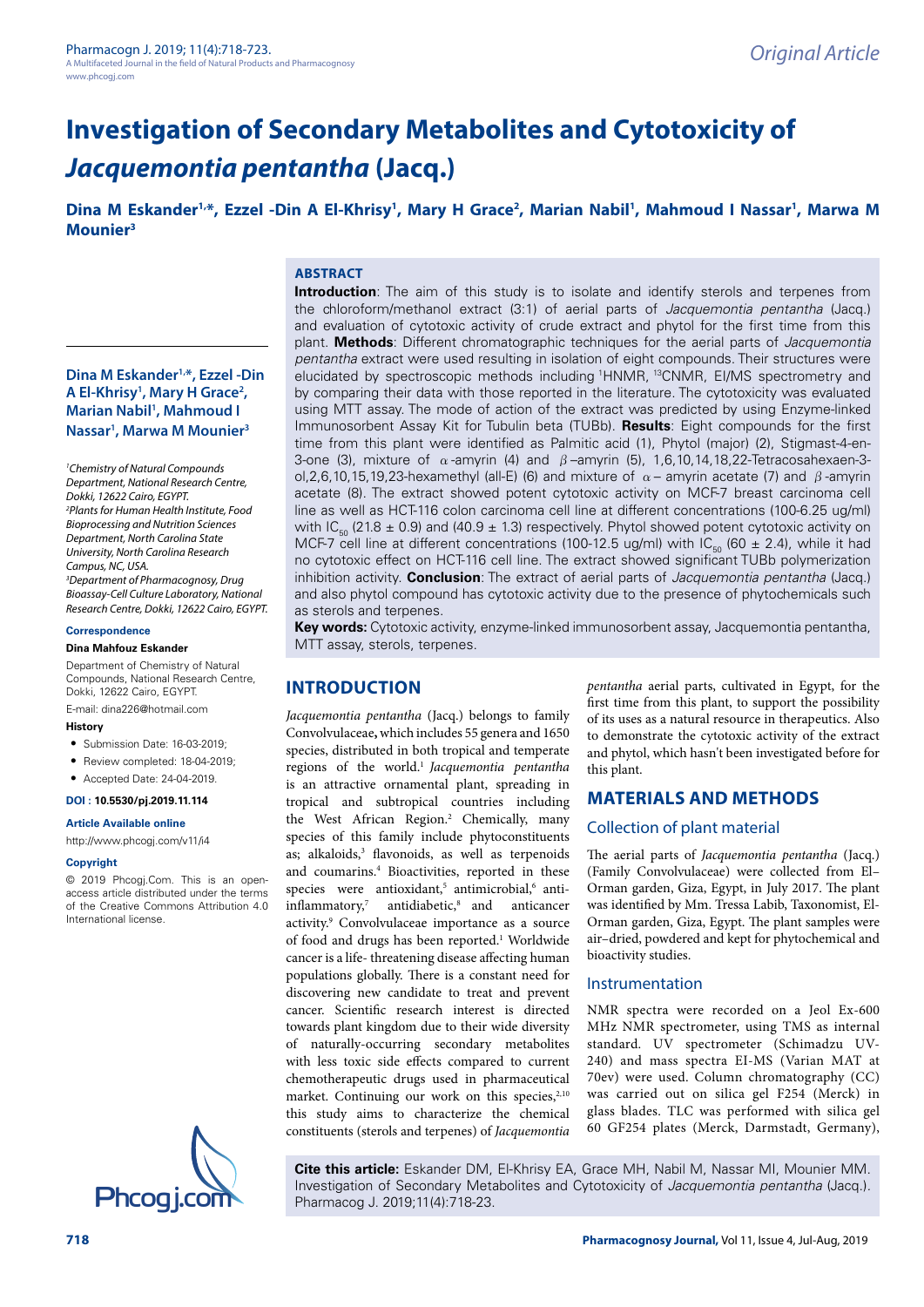then the plates were visualized using UV light and by spraying with vanillin in  $H_2SO_4$ .

### Isolation and extraction of the compounds

The air-dried powdered aerial parts *of Jacquemontia pentantha* (1 kg) was extracted with chloroform-methanol (3:1) till exhaustion. The extract was evaporated under reduced pressure to yield 100 g crude extract. A portion of this extract (70 g) was subjected to silica gel (60- 120 mesh, Merck) column chromatography, eluted with petroleum ether, followed by methylene chloride step–gradient, starting with 100% petroleum ether. Then, the column was eluted with gradient of methylene chloride/methanol (100:0, 9:1, 7:3, 1:1 and 0:100). The elutes were monitored using TLC, and were viewed under UV light (254 and 365 nm) and by spraying with 1% vanillin/ 5%  $\rm H_2SO_4/$  EtOH reagent, followed by heating at 100°C. The fractions obtained were collected and combined on the basis of TLC profiles, to give five major fractions from which 8 compounds were obtained. **Fraction 1**: It was subjected to silica gel column, eluted by 20% methylene chloride in petroleum ether and was purified by TLC on silica gel " G" plate using petroleum ether: ethyl acetate (9:1) as developing system, giving compound **1** (3.7 mg)**. Fraction 2**: It was subjected to silica gel column, eluted by 30% methylene chloride in petroleum ether and was purified by TLC on silica gel " G" plate using petroleum ether: ethyl acetate (9 : 1) as developing system, giving major compound **2** (65.4 mg)**. Fraction 3:** It was subjected to silica gel column, eluted by 30% methylene chloride in petroleum ether and was purified by TLC on silica gel " G" plate using petroleum ether: ethyl acetate (9 : 1) as developing system, giving compound **3** (5.3 mg)**. Fraction 4**: It was subjected to silica gel column, eluted by 30% methylene chloride in petroleum ether and was purified by TLC on silica gel "G" plate using petroleum ether : ethyl acetate (8 : 2) as developing system, giving mixture of compound **4**,**5** (13.6 mg), then it was eluted by 40% methylene chloride in petroleum ether and was purified by TLC on silica gel " G" plate using petroleum ether : ethyl acetate (8 : 2) as developing system, giving compound **6** (5.8 mg)**. Fraction 5:** It was subjected to silica gel column, eluted by 50% methylene chloride in petroleum ether and was purified by TLC on silica gel " G" plate using petroleum ether: ethyl acetate (8:2) as developing system, giving mixture of compound **7** and compound **8** (10.3 mg). The isolated compounds were identified on the basis of UV, Mass spectrum, <sup>1</sup>HNMR and <sup>13</sup>CNMR data and compared with literature.

## Cell lines

Human breast carcinoma (MCF-7 cell line), colon carcinoma (HCT-116 cell line) were obtained from Karolinska Center, Department of Oncology and Pathology, Karolinska Institute and Hospital, Stockholm, Sweden.

#### Cell culture

The procedure was done in a sterile area using a laminar air flow cabinet biosafety class II level. Culture was maintained in RPMI 1640 medium with 1% antibiotic-antimycotic mixture (10.000 U/ml potassium penicillin, 10.000 μg/ml streptomycin sulfate and 25 μg/ ml amphotericin B), 1% L-glutamine, and supplemented with 10% heat inactivated fetal bovine serum. Culturing and subculturing were carried out according to.<sup>11</sup> Doxorubicin was used as a positive control. A negative control composed of DMSO was also used.

#### Cell viability assay

This was done according to,<sup>12</sup> as described by Mosmann T.<sup>13</sup> Following culturing for 10 days, the cells were seeded at concentration of  $10\times10^{3}$ cells per well in case of MCF-7 and 20×103 cells/well in a fresh complete growth medium in case of HCT-116 cell lines, using 96-well microtiter plastic plates at 37 ºC for 24 hours under 5% CO2, in a water jacketed carbon dioxide incubator. Fresh medium (without serum) was added, and cells were incubated either alone (negative control) or with samples, to give a final concentration of 100 μg/ml. After 48 hours incubation, the medium was aspirated and then 40 μl MTT salt (2.5 mg/ ml) were added. To stop the reaction and dissolve the formed crystals, 200 μl 10% sodium dodecyl sulphate (SDS) was added. The absorbance was measured using a microplate multi-well reader at 595 nm and a reference wavelength of 690 nm.

## Determination of  $IC_{50}$  values

 $IC_{50}$  values were calculated using probit analysis and utilizing the SPSS computer program (SPSS for windows, statistical analysis software package /version 9/ 1989 SPSS Inc., Chicago, USA).

All experimental data stated in this work were expressed as the average  $±$  standard deviation (SD) for  $n = 3$  and were analyzed using standard analysis of Student's t-test. The level of significance (p-value) is set at < 0.05.

## Enzyme-linked immunosorbent assay kit for tubulin beta (TUBb)

MCF-7 cells were cultured using DMEM (supplemented with 10% FBS and with 1% antibiotic-antimycotic mixture (10.000 U/ml potassium penicillin, 10.000 μg/ml streptomycin sulfate and 25 μg/ml amphotericin B). Plate cells (cells density 1.2 – 1.8×10.000 cells/well) were kept in a volume of 100  $\mu$ l complete growth medium + 100  $\mu$ l of the tested compound per well in a 96 well plate for 18-24 hours, before the enzyme assay for Tubulin. The microtiter plate provided in this kit had been pre-coated with an antibody specific to TUBb. Standards or samples were then added to the appropriate microtiter plate wells with a biotin-conjugated antibody specific to TUBb. Next, Avidin conjugated to Horseradish Peroxidase (HRP) was added to each microplate well and were incubated. After TMB substrate solution was added, only those wells that contain TUBb, biotin-conjugated antibody and enzymeconjugated Avidin would exhibit a change in color. The enzymesubstrate reaction was terminated by the addition of sulphuric acid solution and the color change was measured spectrophotometrically at a wavelength of 450 nm  $\pm$  10 nm. The concentration of TUBb in the samples was then determined by comparing the O.D. of the samples to the standard curve.<sup>14</sup>

#### **RESULTS**

Eight compounds from the extract chloroform-methanol (3:1) of aerial parts of *Jacquemontia pentantha* were identified for the first time as: Palmitic acid (1), Phytol (major) (2), Stigmast-4-en-3-one (3), mixture of α-amyrin (4) and β–amyrin (5), 1,6,10,14,18,22-Tetracosahexaen-3-ol,2,6,10,15,19,23-hexamethyl (all-E) (6) and mixture of  $\alpha$ – amyrin acetate (7) and β-amyrin acetate (8). The isolated compounds were identified on the basis of UV, Mass spectrum, <sup>1</sup>HNMR and <sup>13</sup>CNMR data and compared with literature. The following compounds were identified with their physical and spectroscopic data:

*Palmitic acid* **(1):** Colorless powder, [M]+ *m/z* 256. Molecular formula  $C_{16}H_{32}O_2$ . UV: λ max 220 nm. <sup>1</sup> H NMR [CDCl<sub>3</sub>: 600 MHz] δ [ppm]: 0.87  $[t, J = 6.5 \text{ Hz. H}_3:16], 1.22-1.28 \ (24H, 2H_4 \rightarrow 2H_{15}), 1.62 \ (2H, J = 7.5 \text{ Hz},$ 2H:3), 2.21 [t, *J* = 6.7 Hz. 2H:2]. <sup>13</sup>CNMR [CDCl<sub>3</sub>, 150 MHz] δ [ppm]: 24.4, 28.7, 31.8 [C (1, 2, 3)] respectively, 28.6 [m, C:4 to C:13], 25.86, 34.2, 179.2 [C (14, 15, 16)] respectively. Compound was confirmed to be palmitic acid by comparing its spectral data with the literature.<sup>15,16</sup>

*Phytol* (2): Yellow oil,  $[M]+ m/z$  296, Molecular formula  $C_{20}H_{40}O$ . HNMR [CDCl<sub>3</sub>: 600 MHz]: δ 1.67 [ s, OH], δ 4.13 [d, H:1], δ 5.38 [t, H:2], δ 1.96 [t, H:4], δ 1.42- δ 1.33 [m,H: 7, H:11], δ 1.31 – δ 1.02  $[m, H:6, 8, 9, 10, 12, 13], \delta$  1.64 [s, H:20]. <sup>13</sup>CNMR [CDCl<sub>3</sub>, 150 MHz]: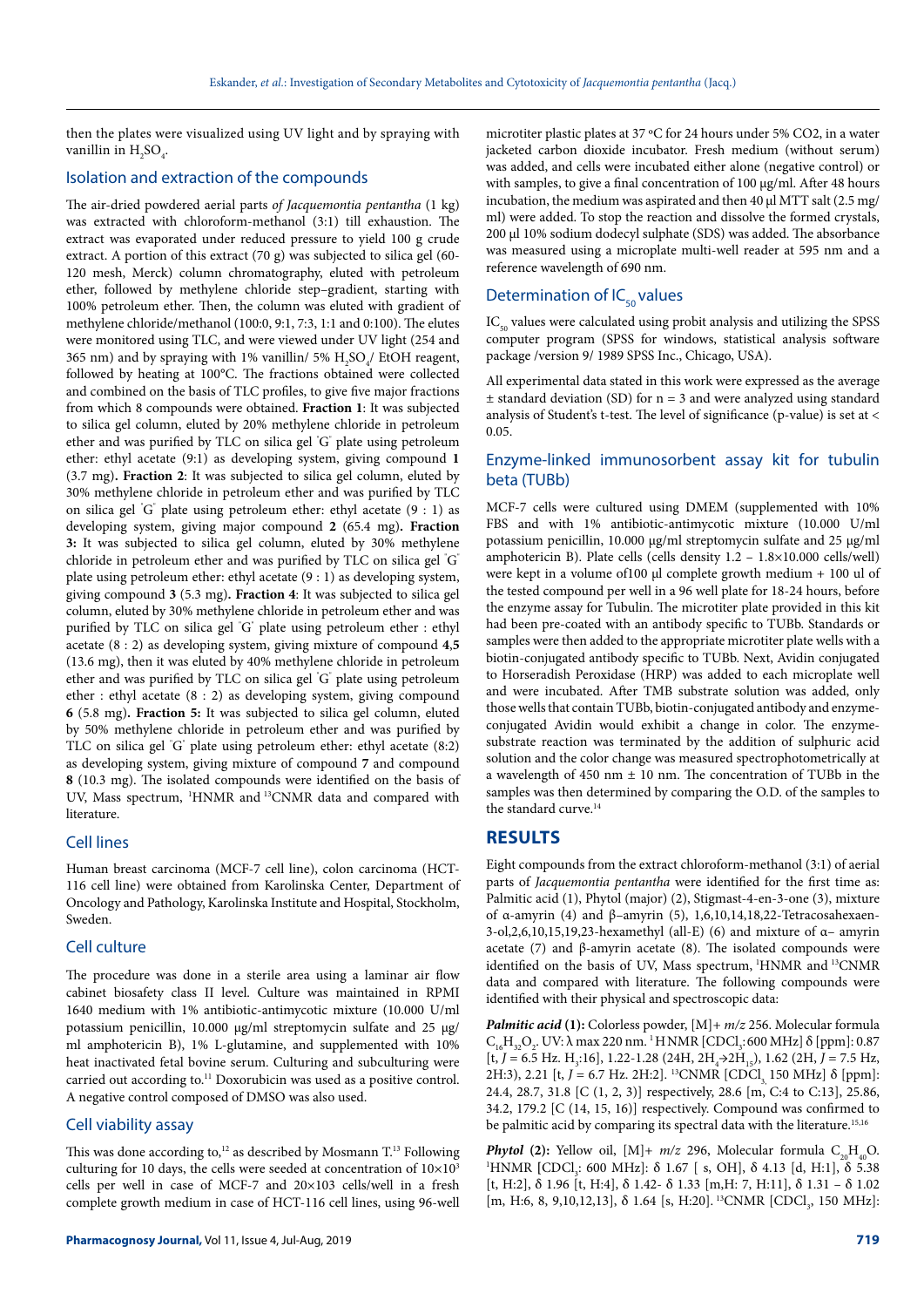δ59.47, 123.07, 140.11, 40.02, 25.1 [C (1, 2, 3, 4, 5)] respectively, 35.11, 31.12, 37.37, 24.88, 37.41 [C (6, 7, 8, 9, 10)] respectively, 33.12, 37.25, 25.21, 39.78, 27.88 [C (11, 12, 13, 14, 15)] respectively, 22.62, 22.68, 19.65, 19.73, 16.15 [C (16, 17, 18, 19, 20)] respectively. Comparison of the spectral data with literature confirmed compound as phytol.<sup>17,18</sup>

*Stigmast-4-en-3-one* **(3):** Colorless oily matter; [M+] *m*/*z* 412, Molecular formula  $C_{29}H_{48}O$ .

<sup>1</sup>HNMR [CDCl<sub>3</sub>: 600 MHz]: δ 5.71 [d, J = 2.2 Hz, H:4], δ 1.17 [s, 3H, 19:CH3], δ 0.91 [d, 3H, J=6.4 Hz, 29:CH3], δ 0.81~ δ 0.82 [9H, m, 3CH<sub>3</sub>:21, 26, 27], δ 0.73 [3H, S, CH<sub>3</sub>:18].<sup>13</sup>CNMR [CDCl<sub>3</sub>:150 MHz] spectrum: δ 34.7, 32.7, 198.4, 122.6, 170.4 [C (1, 2, 3, 4, 5)] respectively, 31.8, 31.1, 34.5, 52.6, 37.4 [C (6, 7, 8, 9, 10)] respectively, 22.1, 38.4, 41.2, 54.7, 25.1 [C (11, 12, 13, 14, 15)] respectively, 27.0, 54.7, 10.7, 18.1, 35.1 [C (16, 17, 18, 19, 20)] respectively, 16.1, 32.6, 23.0, 43.7, 26.1 [C (21, 22, 23, 24, 25)] respectively, 18.5, 17.4, 22.9, 10.7 [C (26, 27, 28, 29)] respectively. It was confirmed as stigmast-4-en-3-one by comparison the spectral data of the compound with the literature.<sup>19,20</sup>

 *α-Amyrin* **(4):** Colorless amorphous solid.[M+] *m*/*z* 426, UV: 274, 257, 243 nm. Molecular formula  $C_{30}H_{50}O$ . 'HNMR [CDCl<sub>3</sub>: 600 MHz]:  $\delta$ 5.10 [H:12, t, *J* = 3.5 Hz], 3.19 [H:3, dd, *J =* 5.0, 11.0 Hz], 1.01, 0.94, 0.93, 0.89, 0.72, 0.71 [CH<sub>3</sub> (27, 28, 23, 26, 24, 25), s], 0.85 [CH3: 29, d, *J* = 6.0 Hz], 0.74 [CH3: 30, d, *J* = 7.0 Hz]. <sup>13</sup>C NMR [150 MHz: CDCl<sub>3</sub>]: δ 124.4 [HC=, C:12], 139.5 [C:13], 38.5, 28.6, 79.1, 38.7, 55.2 [C (1, 2, 3, 4, 5)] respectively, 18.3, 32.6, 40.0, 47.6, 36.8 [C (6, 7, 8, 9, 10)] respectively, 23.4, 42.1, 27.8, 26.5, 33.5, [C (11, 14, 15, 16, 17)] respectively, 59.2, 39.5, 39.5, 31.2, 41.5 [C (18, 19, 20, 21, 22)] respectively, 28.0, 15.6, 15.6, 16.9, 23.1 [C (23, 24, 25, 26, 27)] respectively, 28.7, 17.4, 21.3 [C (28, 29, 30)] respectively. The data for this compound was assigned by comparison with the corresponding in the published spectrum of *α-*Amyrin.21-23

*β-Amyrin* **(5):**Colorless amorphous solid. [M+] *m*/*z* 426, UV: λ max 245 nm. Molecular formula  $C_{30}H_{50}O.$  'H NMR: [CDCl<sub>3</sub>, 600 MHz]: δ 5.15 [H:12, t, *J*=3.2 Hz], 3.21 [H:3, dd, J=11.0, 5.2 Hz], 0.77-1.11 [s, CH3], 1.84 [H:22, m], 1.88 [H:15, m]. <sup>13</sup>C NMR [150 MHz: CDCl<sub>3</sub>]: δ 121.7 [HC=, C:12], 145.2 [C:13], 38.6, 27.2, 79.0, 38.5, 55.1 [C (1,2,3,4,5)] respectively, 18.4, 32.9, 39.8, 47.6, 36.9 [C (6,7,8,9,10)] respectively, 23.5, 41.7, 27.3, 26.2, 32.9 [C(11,14,15,16,17)] respectively, 47.2, 46.8, 31.1, 34.8, 37.1 [C(18,19,20,21,22)] respectively, 28.1, 15.4, 15.6, 16.8, 25.9 [C (23,24,25,26,27)] respectively, 28.1, 33.3, 23.7 [C(28,29,30)] respectively. The spectral data was compared with those previously reported.21

*1,6,10,14,18,22-Tetracosahexaen-3-ol,2,6,10,15,19,23-hexamethyl-, (all-E)* (6): Colorless oil.  $[M] + m/z$  426, molecular formula  $C_{20}H_{50}O$ . HNMR [600 MHz, CDCl<sub>3</sub>]: δ 5.42 [1H (3), d, J = 6.9 Hz], 5.12 [5H (7, 14, 11, 18, 22), t, *J* = 6.9 Hz], δ 5.01 [2H (1), d, *J* = 6.9 Hz], 1.91 - 2.05 [10H, m], 1.97 [10H (4, 5, 8, 9, 12, 13, 16, 17, 20, 21) m], 1.67 [3 H (24 - Me), s], 1.61 [18H (C ( 2 - Me, 6 - Me, 10 - Me, 15-Me, 19 - Me, 23-Me), s]. <sup>13</sup>CNMR [150 MHz:CDCl<sub>3</sub>]: 116.10 [C:1], 148.2 [C:2], 131.2 [C:23], 25.70 [C:24], 134.5 [C - C (7, 11, 15, 19)] respectively, 124.4, 124.3, 124.3, 124.2, 124.2 [CH - C (6, 10, 14, 18, 22)] respectively, 39.74, 39.73, 39.71, 37.47, 37.01 [CH<sub>2</sub> - C (5, 9, 13, 17, 21)] respectively, 26.79, 26.77, 26.71, 26.68, 26.62 [CH<sub>2</sub> - C (4, 8, 12, 16, 20)] respectively, 17.67, 16.45, 16.03, 16.01, 15.95, 15.89 [CH<sub>3</sub> -C (25, 26, 27, 28, 29, 30)] respectively. Compound was confirmed by comparing its spectral data with squalene and its derivatives literature.<sup>24,25</sup> The spectroscopic data of this compound is reported here for the first time as it was identified previously only by GC/MS of plant *Sauropus bacciformis* Blume**.** 24-26

*a-amyrin acetate* **(7):** White powder. [M]+ *m/z* 468. Molecular formula  $C_{32}H_{52}O_2$ . <sup>1</sup>HNMR [CDCl<sub>3</sub>, 600 MHz]  $\delta$  [ppm]: 5.1 [dt, J = 8 Hz and J = 4 Hz, H:12], 4.4 [m, H:3], 0.80 [s], 0.83 [s], 0.88 [s], 0.92 [s], 0.98 [s], 1.0 [s], 2.05 [s]. <sup>13</sup>CNMR [CDCl<sub>3</sub>, 150 MHz] δ [ppm]: 124.3 [C:12], 140.1 [C:13], 37.80, 23.75, 80.59, 38.14, 55.50 [C (1,2,3,4,5)] respectively, 18.59, 32.69, 39.6, 48.47, 36.4, [C (6,7,8,9,10)] respectively, 22.07, 42.10, 26.68, 27.42, 33.7 [C (11,14,15,16,17)] respectively, 59.30, 39.5, 31.1, 41.5, 14.53 [C (18, 19, 21, 22, 23)] respectively, 28.19, 16.13, 16.14, 19.02, 18.25, 18.57 [C (24,25,26,27,28,30)] respectively, 172.02 [C:1'], 21.42 [CH3]. The spectral data was compared with those previously reported.27,28

*β-amyrin acetate* **(8):** White powder. [M]+ *m/z* 468. Molecular formula C<sub>32</sub>H<sub>52</sub>O<sub>2</sub>. <sup>1</sup>HNMR [600 MHz, CDCl<sub>3</sub>,] δ [ppm]: 5.13 [t, H:12], 4.4 [m, H:3], 1.13 [ s, CH<sub>3</sub>:27], 0.962 [s, CH3:26], 0.96 [s, CH<sub>3</sub>:25], 0.87 [s, CH<sub>3</sub>:29 and CH3:30], 0.86 [s, CH<sub>3</sub>:24], 0.83 [s, CH<sub>3</sub>:23], 0.82 [s, CH<sub>3</sub>:28], 2.2 [H:2']. <sup>13</sup>CNMR [CDCl<sub>3</sub>, 150 MHz] δ [ppm]: 121.65 [C:12], 145.21 [C:13], 38.10, 22.27, 80.28, 37.10, 55.20 [C (1,2,3,4,5)] respectively, 18.71, 32.50, 39.70, 47.50, 36.91 [C (6,7,8,9,10)] respectively, 23.50, 41.70, 26.20, 26.21, 32.5 [C (11,14,15,16,17)] respectively], 47.10, 46.79, 31.1, 34.6, 37.1 [C (18,19,20,21,22)] respectively, 16.78, 28.40, 15.51, 25.92, 23.40, 33.20 [C (23,24,25,27,28,29)] respectively, 171.08 (C:1'), 34.75 (C:2'). All these assignments were consistent with the data obtained from literature for beta-amyrin acetate.27

These compounds were isolated here from *Jacquemontia pentantha*  for the first time*.* Spectral data of the isolated compounds were in accordance with previously reported spectral data. Phytol is reported here as a major compound.

#### Cell viability assay (MTT assay)

The results revealed that the crude extract showed potent cytotoxic activity on both breast and colon human cell lines at different range of concentration (100-6.25 ug/ml) with IC<sub>50</sub> (21.8  $\pm$  0.9) and (40.9  $\pm$  1.3) respectively. The antiproliferative potentency represented by  $IC_{50}$  value, the  $IC_{50}$  value is reverse proportional with the activity (i.e.,: the less  $IC_{50}$  value the more potent antiproliferative activity). The crude extract showed more potency than the drug reference doxorubicin on breast tumor cell line as shown in (Figure 1).

### Enzyme-linked immunosorbent assay kit for tubulin beta (TUBb)

To elucidate the possible mode of action of antiproliferative effect of crude extract of *Jacquemontia pentantha* on breast tumor cell line as shown in (Figure 1), Enzyme-linked Immunosorbent Assay Kit for Tubulin beta (TUBb) assay was done. The percentage inhibition of tubulin (TUBb) polymerization against breast cancer cell lines was



Figure 1: IC<sub>50</sub> (the concentration required to kill 50% of the cell population) of *Jacquemontia pentantha* crude extract on cell lines of, breast carcinoma (MCF-7) and colon carcinoma (HCT-116) compared with reference drug Doxorubicin. Each result is a mean of 3 replicate samples.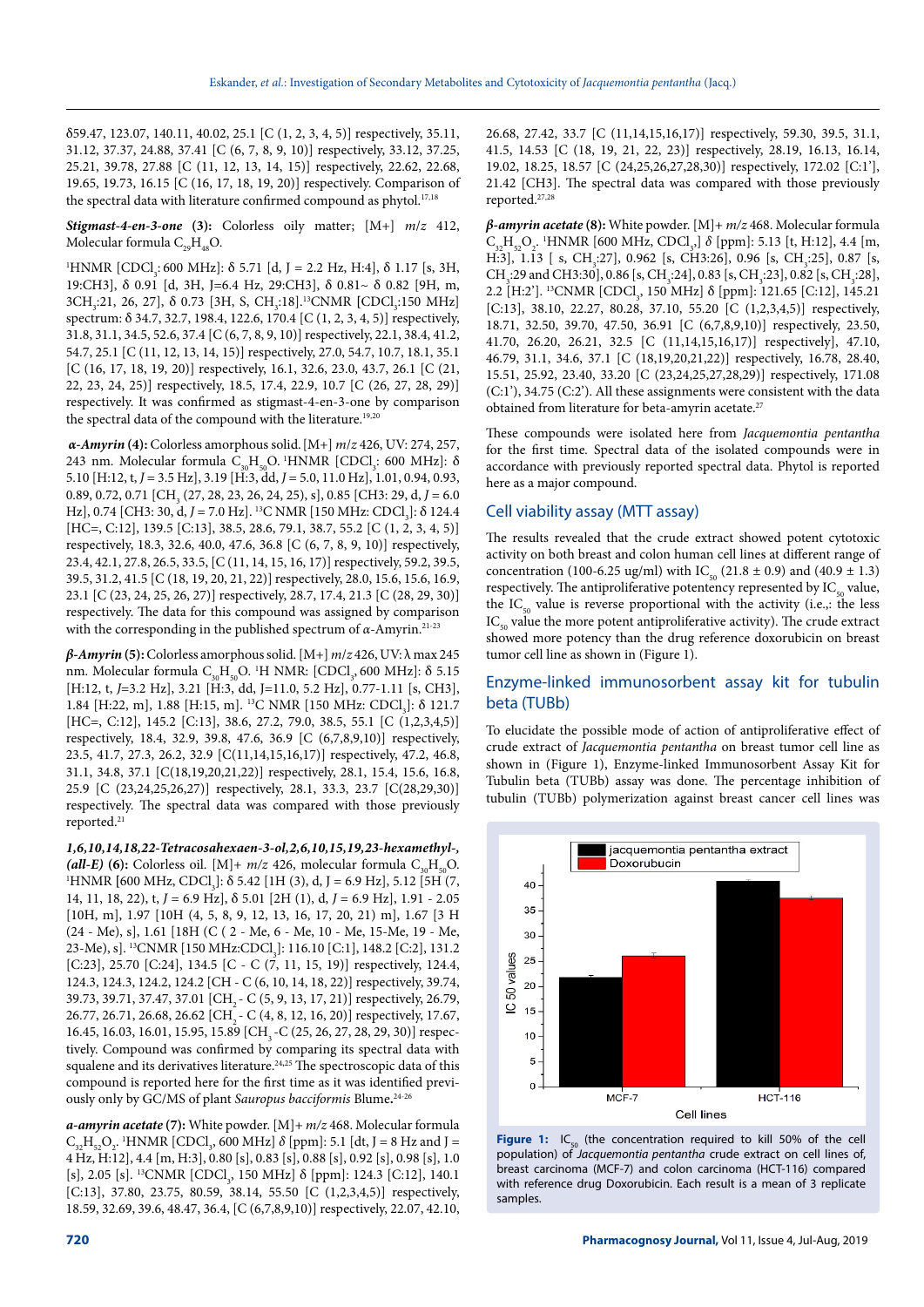measured using colchicine as a reference drug. The tested extract of *Jacquemontia pentantha* showed significant TUBb polymerization inhibition activity with statistically significant (p<0.05)**.** Its activity was higher than colchicine as TUBb polymerization inhibitors (Figures 2 and 3, Table 1) in accordance with the *in vitro* anti-cancer activity of this extract against MCF-7 cell line. In conclusion: *Jacquemontia pentantha* extract has antiproliferative effect on two tumor cell line namely (MCF-7 and HCT-116). The anti- proliferative effect on breast cell line is through affecting microtubule-polymer mass resulting in cell death.

## Cytotoxic effect of phytol

The cytotoxic activity of phytol was screened on both colon and breast cell line at concentration (100-12.5 ug/ml). The results revealed that the compound had no cytotoxic effect on colon HCT-116 cell line, on the other hand it possessed potent cytotoxic activity on MCF-7 breast cell line, with IC<sub>50</sub> (60  $\pm$  2.4) as seen in (Figure 4). According to the above



**Figure 2:** Tubulin polymerization inhibition of *Jacquemontia pentantha*  crude extract on MCF-7 at different concentration compared with colchicine reference drug. Each result is a mean of 3 replicate samples.



Figure 3: IC<sub>50</sub> of *Jacquemontia pentantha* extract on TubB inhibition using (MCF-7). *p*<0.05. Each result is a mean of 3 replicate samples.

**Table 1: Tubulin polymerization inhibition of crude extract on MCF-7.** *p*  **< 0.05.**

| MCF-7                       |                            |             |                  |
|-----------------------------|----------------------------|-------------|------------------|
| <b>IC50 values</b><br>ug/ml | <b>Tubulin% inhibition</b> | conc. ug/ml | Cpd. code.       |
| 4.34                        | 86.73123                   | 50          | Crude Extract    |
|                             | 65.02825                   | 10          |                  |
|                             | 34.03551                   | 2           |                  |
|                             | 15.89992                   | 0.4         |                  |
| 6.93                        | 75.64169                   | 50          | REF (colchicine) |
|                             | 60.43066                   | 10          |                  |
|                             | 39.78467                   | 2           |                  |
|                             | 6.115418                   | 0.4         |                  |

MCF-7: Human breast carcinoma;  $IC_{50}$ : The concentration required to kill 50% of the cell population; Conc: Concentration; Cpd: Compound; REF: Reference.



**Figure 4:** Percentage of cytotoxic effect of phytol on breast human tumor cell line MCF-7 at different concentration (100-12.5 ppm) compared with the reference drug Doxorubicin. Each result is a mean of 3 replicate samples.

results, it can be concluded, that *Jacquemontia pentantha* has potent cytotoxic effect on breast and colon tumor cell line.

#### **DISCUSSION**

The aerial parts of the plant were extracted with chloroform- methanol (3:1) till exhaustion. The extract was subjected to silica gel column chromatography. The fractions obtained were examined using TLC and the similar fractions were collected to give five major fractions, from which 8 compounds were isolated from this plant. By means of spectroscopic analysis, they were identified as, Palmitic acid (1), Phytol (2), Stigmast-4-en-3-one (3), α-amyrin (4), β-amyrin (5), 1,6,10,14,18,22-Tetracosahexaen-3-ol,2,6,10,15,19,23- hexamethyl (all-E) (6), α-amyrin acetate (7), β-amyrin acetate (8). The isolated terpenes and sterols were identified on the basis of UV, Mass spectrum, <sup>1</sup>HNMR and <sup>13</sup>CNMR data and compared with literature.

Cell-based assays are often used for investigation proliferated profile of studied plant extract, which is a reliable indicator of cellular energy capacity of the cell through enzymatic reducing effect of 3-[4, 5-dimethylthiazole-2-yl]-2,5-diphenyltetrazolium bromide (MTT) to MTT-formazan governed by Mitochondria enzyme succinate dehydrogenase. So, in the present study we explore the proliferative effect of crude extract of *Jacquemontia pentantha* on breast and colon human tumor cell line namely MCF-7, HCT-116.

Microtubules are dynamic protein filaments represented major structural components of the cytoskeleton assembled from polymers of α- and β-tubulin subunits, which play a key role for cell signaling, cell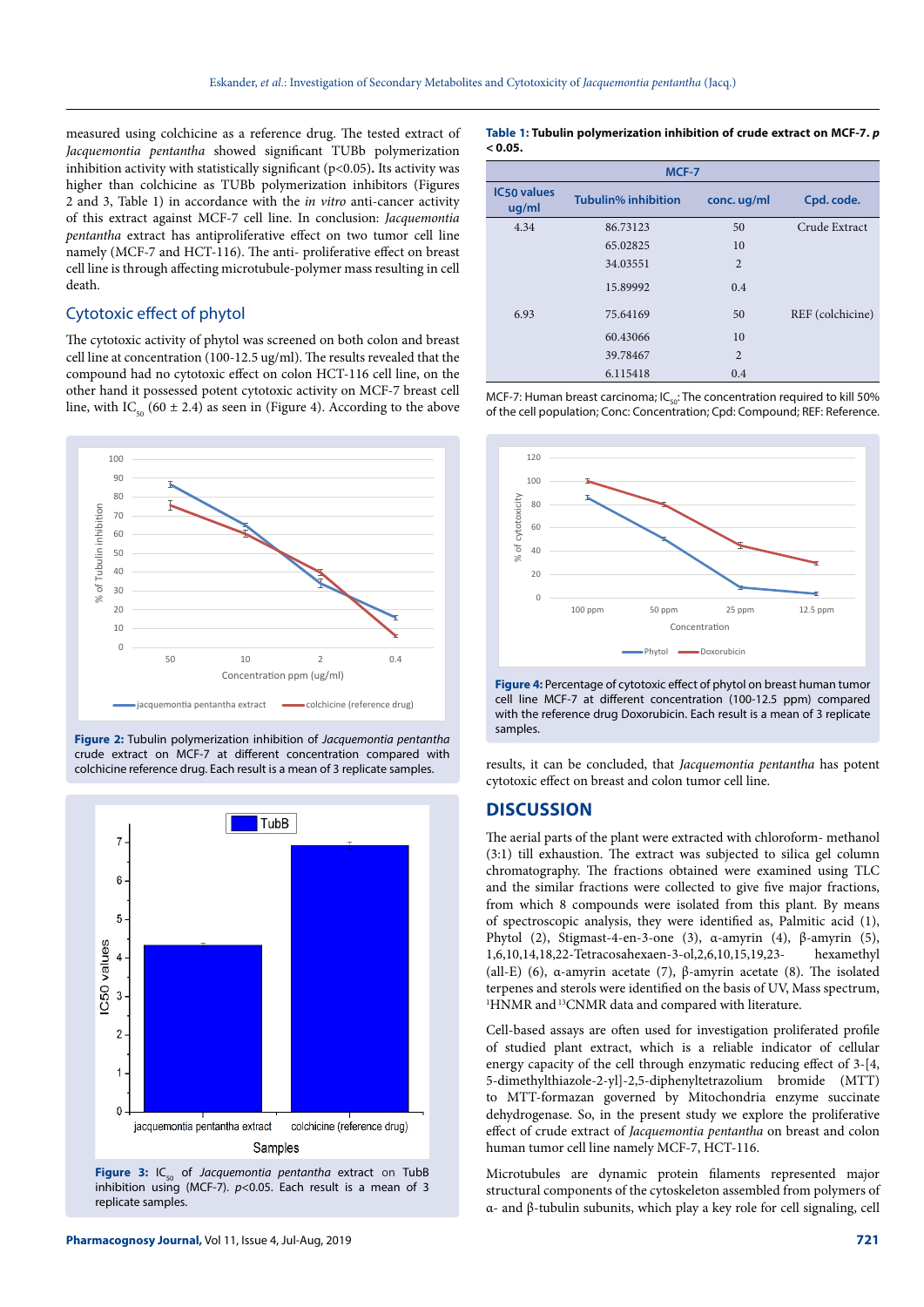migration, and cell proliferation. The critical role of microtubules in cell division and other cellular functions makes them an attractive target for cancer chemotherapy. Microtubule-targeting agents such as the taxanes and the vinca alkaloids represent a successful class of anticancer drugs affect their dynamics by inhibiting cell proliferation.29 *Jacquemontia pentantha* extract has antiproliferative effect on two tumor cell line namely (MCF-7 and HCT-116) is through affecting microtubulepolymer mass resulting in cell death. As cancer is a life-threating disease, phytol was found to exhibit a potent antitumor on MCF-7 breast cell line. Phytol can be used as a precursor for the manufacture of synthetic forms of vitamin  $E^{30}$  and vitamin  $K^{31}$ 

# **CONCLUSION**

These eight compounds (sterols and terpenes) were isolated here for the first time from the crude extract of *Jacquemontia pentantha.* The results revealed that the crude extract showed potent cytotoxic activity on both breast and colon human cell lines. Phytol is reported here as a major compound and was found it has a potential role in the cytotoxic effect of *Jacquemontia pentantha* on breast cell line, along with other compounds. Further investigation needs to be done to elucidate the compounds mode of action responsible for the antiproliferative effect for these compounds could be promising cytotoxic agents in treatment of human cancer.

#### **REFERENCES**

- 1. Rajia S, Mahbubur RAHM. Convolvulaceae: A taxonomically and medicinally important morning glory family. International Journal of Botany Studies. 2016;1(3):47-52.
- 2. Mahmoud IN, El-Sayed AA, Dina ME, Mary HG, Amany AS, Ezzeldin AE, *et al*. A new acylated flavonol triglycoside and Bioactivities of *Jacquemontia pentantha* (Jacq.). Research Journal of Pharmaceutical, Biological and Chemical Sciences. 2015;6(6):677-86.
- 3. Leistner E, Steiner U. Fungal origin of ergoline alkaloids present in dicotyledonous plants Convolvulaceae, T, Weber D (eds.) Physiology and genetics. 1<sup>st</sup> ed, Springer-Verlag Berlin Heidelberg, Berlin, Germany, p.197-208;2009.
- 4. Eich E. Solanaceae and Convolvulaceae: Secondary metabolites: biosynthesis, chemotaxonomy, biological and economic significance. 1<sup>st</sup> ed, Springer- Verlag Berlin Heidelberg, Berlin, Germany;2008.
- 5. Mahmood N, Moore PS, Tommasi ND, Simone FD, Colman S, Hay AJ, *et al.* Inhibition of HIV infection by caffeoylquinic acid derivatives. Antiviral Chemistry and Chemotherapy. 1993;4:235-40.
- 6. Panaccione DG. Origins and significance of ergot alkaloid diversity in fungi. FEMS Microbiology Letters*.* 2005;251:9-17.
- 7. Ferreira AA, Amaral FA, Duarte IDG, Oliveira PM, Alves RB, Silveira D, *et al*. Antinociceptive effect from *Ipomoea cairica* extract. Journal of Ethnopharmacology. 2006;105:148-53.
- 8. Malalavidhane S, Wickramasinghe SM, Jansz ER. An aqueous extract of the green leafy vegetable *Ipomoea aquatica* is as effective as the oral hypoglycaemic drug to lbutamide in reducing the blood sugar levels of Wistar rats. Phytotherapy Research. 2001;15:635-37.
- 9. Cho MK, Jang YP, Kim YC, Kim SG. Arctigenin, a phenylpropanoid dibenzylbutyrolactone lignan, inhibits MAP kinases and AP-1 activation via potent MKK inhibition: the role in TNF-alpha inhibition, International Immunopharmacology. 2004;10(11):1419-29.
- 10. Mahmoud IN, Elsayed AA, Dina ME, Amany AS, Ezzeldin AE. Isoquercitrin, the major constituent from *Jacquemontia pentantha* (Jacq.): hepatoprotective evaluation of the extracts. Research Journal of Pharmaceutical, Biological and Chemical Sciences. 2016;7(4):1616-21.
- 11. Thabrew M, Hughes RD, Mcfarlane IG. Screening of hepatoprotective plant components using a HepG2 cell cytotoxicity assay. Journal of Pharmacy and Pharmacology. 1997;49(11):1132-35.
- 12. Moustafa SM, Menshawi BM, Wassel GM, Mahmoud K, Mounier MM. Screening of some plants in Egypt for their cytotoxicity against four human cancer cell lines. International Journal of Chem Tech Research. 2014;6(3):1074- 84.
- 13. Mosmann T. Rapid colorimetric assay for cellular growth and survival: application to proliferation and cytotoxicity assays. Journal of Immunological Methods. 1983;65(1):55-63.
- 14. Liliom K, Lehotzky A, Molnar A, Ovadi J. Characterization of tubulin-alkaloid interactions by enzyme-linked immunosorbent assay. Analytical Biochemistry. 1995;228(1):18-26.
- 15. Giang PM, Dang THN, Nguyen XH, Phan TS. Further chemical constituennts of *Scoparia dulcis* L. (Scrophulariaceae) originating in Vietnam. Journal of Chemistry. 2009;47(5):640-46.
- 16. Bulama JS, Dangoggo SM, Halilu ME, Tsafe AI, Hassan SW. Isolation and characterization of palmitic acid from ethyl acetate extract of root bark of *Terminalia glaucescens***.** Chemistry and Materials Research. 2014;6(12):140-3.
- 17. Gunawan A, Arlene C, Anamy P. Structure elucidation of two new phytol derivatives, a new phenolic compound and other metabolites of *Averrhoa bilimbi*. Presented at the Research Congress, De La Salle University Manila. 2013;p:7-9.
- 18. Arigoni D, Eisenreich W, Latzel C, Sagner S, Radykewicz T, Zenk MHBA. Dimethylallyl pyrophosphate is not the committed precursor of isopentenyl pyrophosphate during terpenoid biosynthesis from 1-deoxyxylulose in higher plants. Proceedings of the National Academy of Sciences. 1999;96:1309-14.
- 19. Kui S, Min G, Jing Z, Shiming D. Study on chemical composition of *Nauclea officinalis* leaves. International Journal of Chemistry. 2009;1(2):77-82.
- 20. Ufuk K, Gulact T, Seher B, Gulten O, Ayhan U. Terpenoids and steroids from the roots of *Salvia Blepharochlaena*. Turkish Journal of Chemistry. 2005;29:177-86.
- 21. Consolacion YR, Oscar BT, Jessa MPG, Hannah PBCK, Chien-Chang S. Triterpenes and Acylglycerols from *Canariumovatum*. Journal of Applied Pharmaceutical Science. 2015;5(4):94-100.
- 22. Cordeiro SZ, Simas NK, Arruda RCO, Sato A. Composition of epicuticular wax layer of two species of *Mandevilla* (Apocynoideae, Apocynaceae) from Rio de Janeiro, Brazil. Biochemical Systematics and Ecolog. 2011;39:198-202.
- 23. Wang F, Li Z, Cui H, Hua H, Jing Y, Liang M. Two new triterpenoids from the resin of *Boswellia carterii*. Journal of Asian Natunal Products Research. 2011;13(3):193-7.
- 24. Slavyana I, Vesselin T, Norihiko Y, Marta CY, Douglas B, Georgi AsG**.** Surface properties of squalene/meibum films and NMR confirmation of squalene in tears. International Journal of Molecular Sciences. 2015;16:21813-31.
- 25. Alejandro FB, Herrador MM, Arteaga P, Ignacio RG, Manuel GM. Resorcinol derivatives and flavonoids of *Ononis natrix* Subspecies *ramosissima*. Journal of Natural Products. 1997;60(2):65-8.
- 26. Veerabahu RM, Jenecius AA, Uthayakumari F. GC-MS determination of bioactive components of *Sauropus bacciformis* BLUME (Euphorbiaceae). Journal of Current Chemical and Pharmaceutical Sciences. 2012;2(4):347-58.
- 27. Sisay F, Abeba B. Triterpene compounds from the latex of *Ficus suri*. Bulletin of the Chemical Society of Ethiopia. 2005;19(2):307-10.
- 28. Ali N. Brine shrimp cytotoxicity of crude methanol extract and antispasmodic activity of a-amyrin acetate from *Tylophora hirsute* Wall. BMC Complementary and Alternative Medicine. 2013;13:135-41.
- 29. Sakchaisri K, Kim SO, Hwang J*,* Soung NK, Lee KH, Choi TW, *et al*. Anticancer activity of a novel small *molecule* tubulin inhibitor STK899704. PloS One. 2017;12(3):e0173311.
- 30. Thomas N. Synthesis of vitamin e, vitamins and hormones, 1<sup>st</sup> ed. Litwack Gerald, 76, Academic press*,* California, USA*,* 2007;pp.155-202.
- 31. Alison MD, Richard JP, Mark EH, Andrew DA. The synthesis of naturally occurring vitamin k and vitamin k analogues. Current Organic Chemistry. 2003;7(16):1625-34.